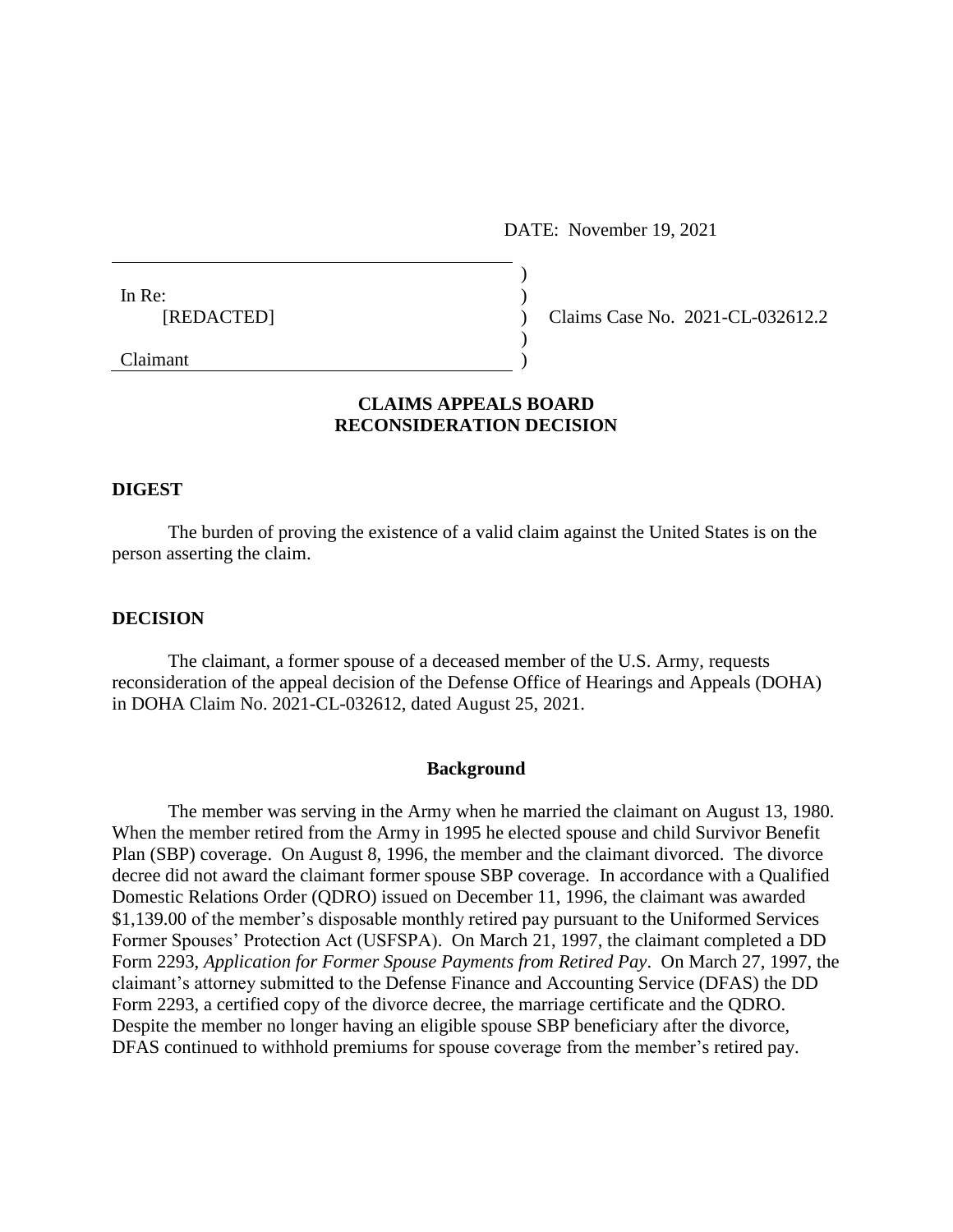On January 9, 2020, the member passed away. The claimant subsequently claimed the SBP annuity as the member's former spouse. The Defense Finance and Accounting Service (DFAS) denied her claim on the basis that the member did not establish former spouse SBP coverage for the claimant, nor did the claimant make a request for a former spouse deemed election within one year of the divorce.

The claimant appealed DFAS's denial of her claim. She stated that neither she nor the member knew about the one-year requirement to request former spouse SBP coverage. She stated that the member was working in Bosnia after the divorce while she was taking care of their children and their home. When the member returned, they both believed that all the paperwork was in order for her to be covered as his SBP beneficiary. The claimant stated that had the member known that he had to file something for her so that she had former spouse SBP coverage, he would have done it, especially since he was working in a war zone in Bosnia and had two minor children to support.

In the DOHA appeal decision, the attorney examiner upheld DFAS's denial of the claim for the SBP annuity. He explained that an election for former spouse SBP coverage, whether voluntary, ordered, or deemed, had to have been received by DFAS within one year of the date of the divorce. The attorney examiner then described other available remedies outside the DOHA claims process that rest with the Army Board for Correction of Military Records (ABCMR) under 10 U.S.C. § 1454 and 10 U.S.C. § 1552.

In the request for reconsideration, the claimant requests that the ABCMR correct an error or injustice in order to grant her the SBP annuity. She attaches a completed DD Form 149, *Application for Correction of Military Record under the Provisions of Title 10, U.S. Code, Section 1552*, and supporting documentation including the member's final Retiree Account Statement (RAS), dated February 2020. The RAS reflects that premiums for spouse SBP coverage continued to be deducted from the member's retired pay, that the claimant was receiving her portion of the member's monthly retired pay under the USFSPA in the amount of \$1,139.00, and that the claimant was reflected as the member's Arrears of Pay (AOP) beneficiary.

### **Discussion**

Claims against the government may be allowed only for expenses authorized by statute or regulation. Therefore, DOHA must render decisions based on applicable statutes, regulations and our prior administrative decisions.

The SBP, set out in 10 U.S.C. §§ 1447-1455, is an income maintenance program for the survivors of deceased members of the uniformed services. Spousal coverage ends upon divorce. If a member divorces and wishes to provide SBP coverage for the former spouse, the member must notify DFAS in writing of the divorce and the intention to provide coverage for the former spouse, even if the former spouse was the spouse beneficiary immediately prior to the divorce. Former spouse coverage must be established within one year from the date of the divorce. *See*  10 U.S.C. §1448(b)(3)(A). In addition, a member may be required under the terms of a divorce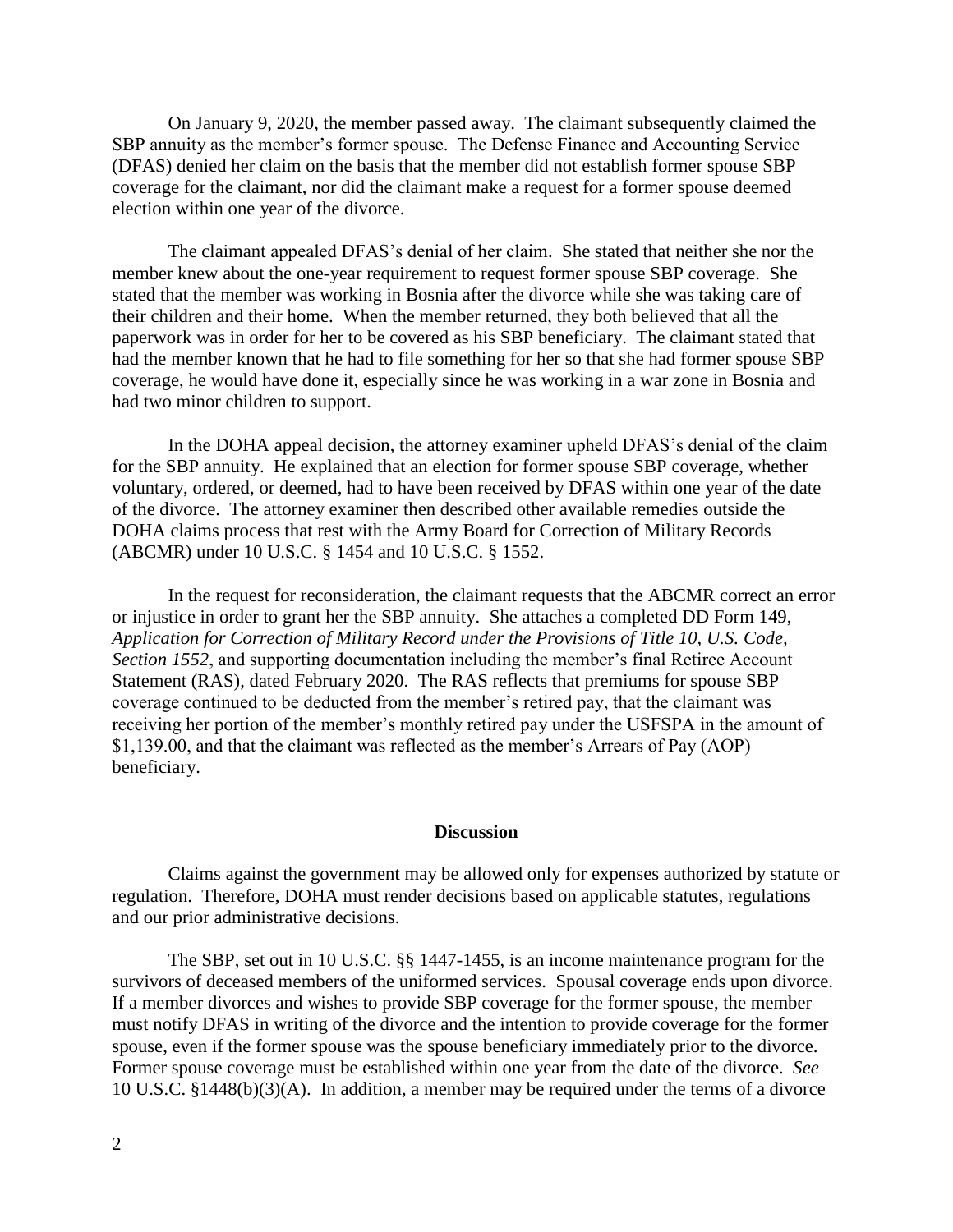decree to provide SBP coverage to the former spouse. If the member fails to do so, the former spouse has one year from the date of the divorce to request a deemed election. *See* 10 U.S.C.  $§$  1450(f)(3).

In this case, the claimant was covered as the member's spouse SBP beneficiary from the time he retired in 1995 until such coverage ended with their divorce in August 1996. The claimant was not awarded former spouse SBP coverage in the divorce decree, nor in the QDRO. Therefore, she had no statutory right to request a deemed election. Further, although the member may have intended that his former spouse be covered under the SBP, he failed to establish former spouse SBP coverage within one year of their divorce. Therefore, DFAS properly denied the claim for the SBP annuity. *See* DOHA Claims Case No. 2020-CL-042201.2 (November 18, 2020).

As set forth above, DOHA has no authority under statute or regulation to allow the claim. However, as explained by the attorney examiner in the appeal decision, under 10 U.S.C. § 1552, a Secretary of a military department, acting through a correction board, in this case the ABCMR, may correct a member's record when the Secretary considers it necessary to correct an error or remove an injustice. *See also* [10 U.S.C. § 1454](https://1.next.westlaw.com/Link/Document/FullText?findType=L&pubNum=1000546&cite=10USCAS1454&originatingDoc=I67a7090ebf8411ebbea4f0dc9fb69570&refType=LQ&originationContext=document&transitionType=DocumentItem&ppcid=4b13a7c86e7b4f378e201be114f477f5&contextData=(sc.Search)) (the specific statutory authority for the ABCMR to correct or revoke an election for SBP). The ABCMR's authority under these two statutes is discretionary and outside DOHA's authority. Therefore, the claimant should submit her application for a correction of record to the ABCMR, not DOHA, since DOHA has no authority over this type of relief.

Finally, we note that since SBP premiums for spouse coverage were deducted from the member's retired pay when he no longer had an eligible spouse beneficiary, those costs should be refunded to the proper beneficiary as AOP under 10 U.S.C. § 2771. The claimant should contact DFAS regarding the AOP.